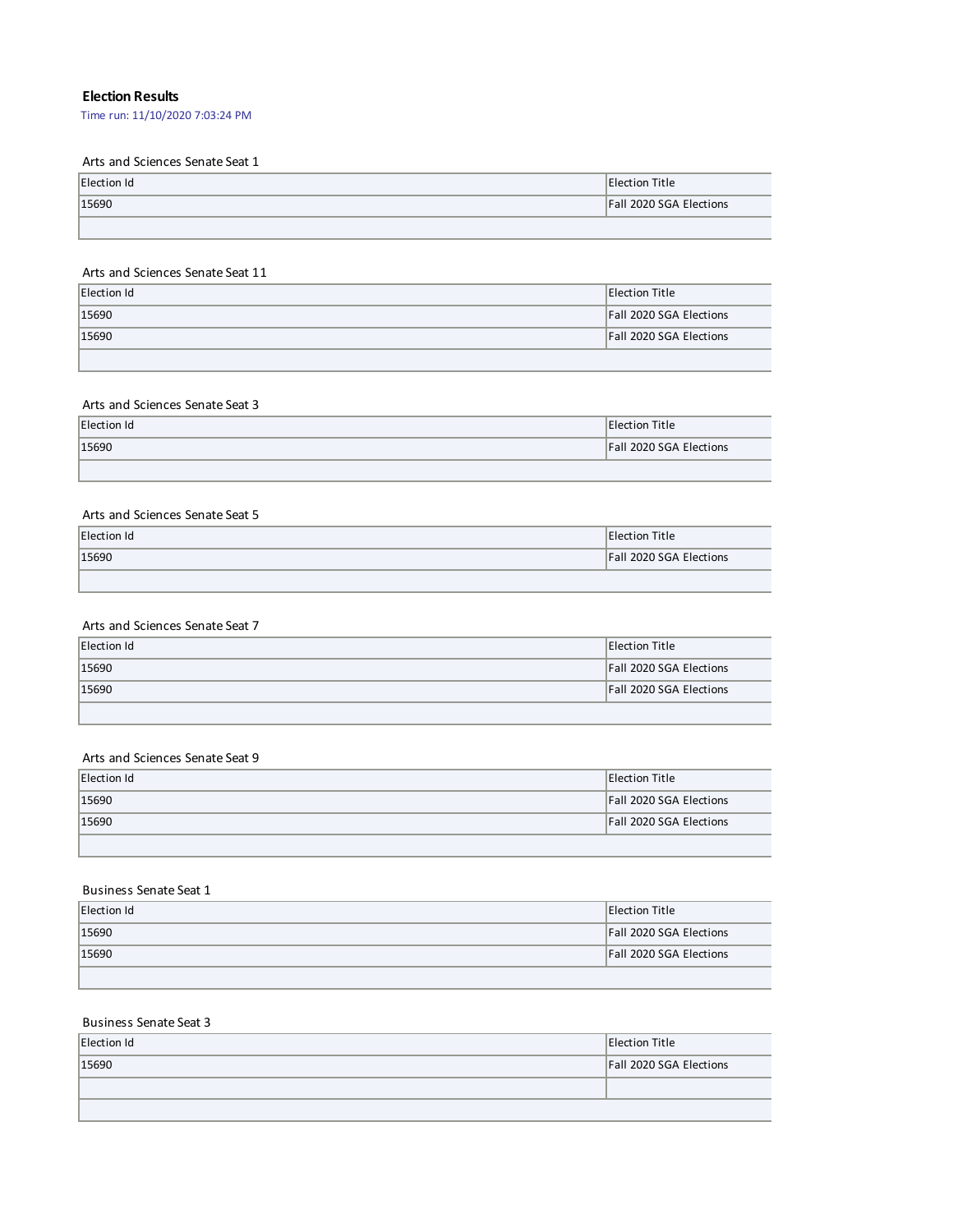## Business Senate Seat 5

| Election Id | Election Title          |
|-------------|-------------------------|
| 15690       | Fall 2020 SGA Elections |
|             |                         |

Business Senate Seat 7

| Election Id | <b>Election Title</b>          |
|-------------|--------------------------------|
| 15690       | <b>Fall 2020 SGA Elections</b> |
|             |                                |

# Campus Recreation Board

| Election Id | <b>Election Title</b>   |
|-------------|-------------------------|
| 15690       | <b>Fall 2020 SGA</b>    |
|             | <b>Elections</b>        |
| 15690       | <b>Fall 2020 SGA</b>    |
|             | <b>Elections</b>        |
| 15690       | <b>Fall 2020 SGA</b>    |
|             | <b>Elections</b>        |
| 15690       | <b>Fall 2020 SGA</b>    |
|             | <b>Elections</b>        |
| 15690       | <b>Fall 2020 SGA</b>    |
|             | <b>Elections</b>        |
| 15690       | <b>Fall 2020 SGA</b>    |
|             | <b>Elections</b>        |
| 15690       | <b>Fall 2020 SGA</b>    |
|             | <b>Elections</b>        |
| 15690       | <b>Fall 2020 SGA</b>    |
|             | <b>Elections</b>        |
| 15690       | Fall 2020 SGA Elections |
| 15690       | Fall 2020 SGA Elections |
| 15690       | Fall 2020 SGA Elections |
| 15690       | Fall 2020 SGA Elections |
| 15690       | Fall 2020 SGA Elections |
| 15690       | Fall 2020 SGA Elections |
| 15690       | Fall 2020 SGA Elections |
| 15690       | Fall 2020 SGA Elections |
|             |                         |

#### Communication and Information Senate Seat 1

| Election Id | <b>Election Title</b>          |
|-------------|--------------------------------|
| 15690       | <b>Fall 2020 SGA Elections</b> |
| 15690       | <b>Fall 2020 SGA Elections</b> |
|             |                                |

## Communication and Information Senate Seat 3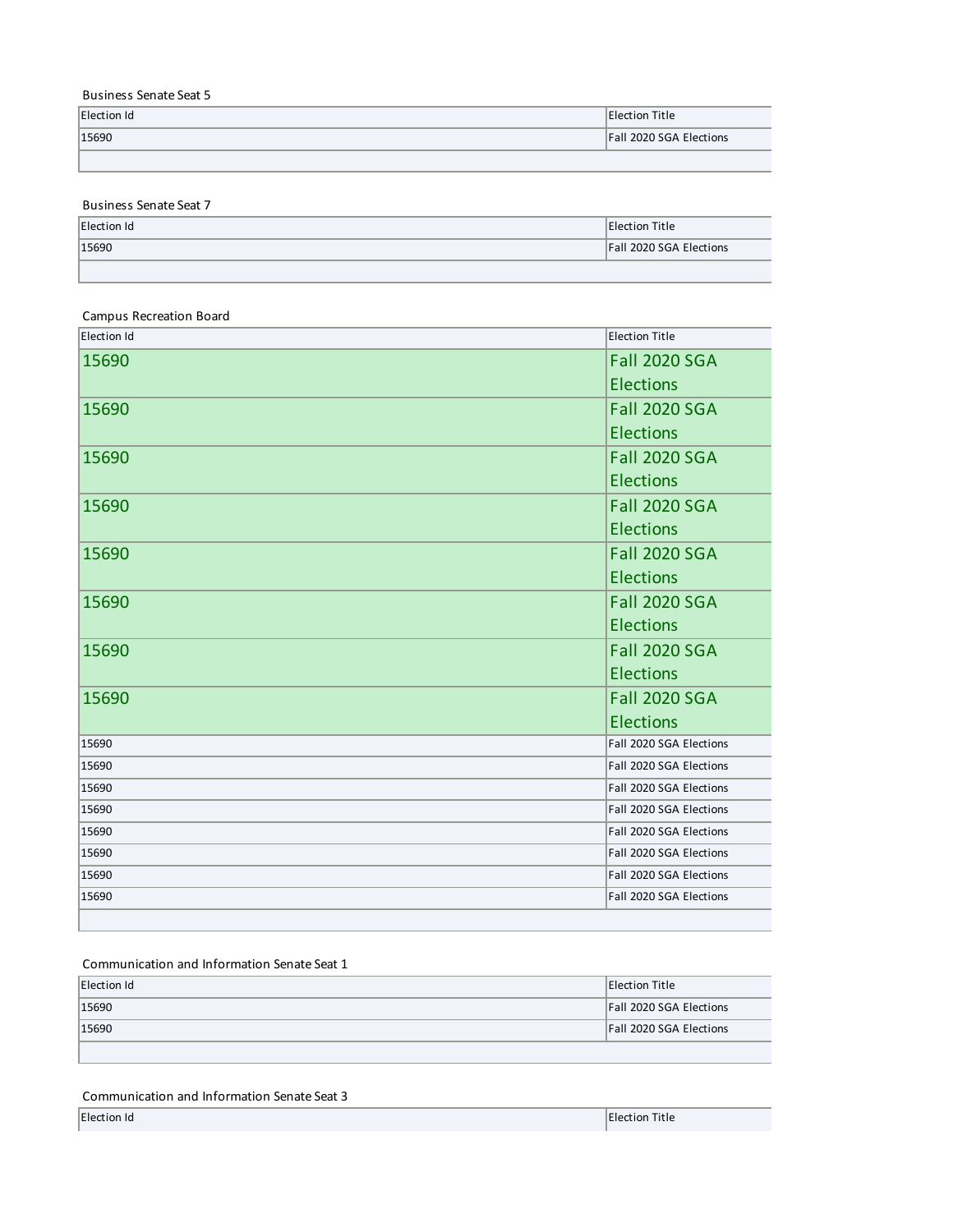| 15690 | <b>Fall 2020 SGA Elections</b> |
|-------|--------------------------------|
|       |                                |

# Congress of Graduate Student Students with Disabilities Advocate Seat 1

| Election Id | Election Title                 |
|-------------|--------------------------------|
| 15690       | <b>Fall 2020 SGA Elections</b> |
|             |                                |

### Congress of Graduate Students College of Arts and Sciences Seat 3

| Election Id | <b>Election Title</b>   |
|-------------|-------------------------|
| 15690       | Fall 2020 SGA Elections |
|             |                         |

### Congress of Graduate Students College of Arts and Sciences Seat 9

| Election Id | <b>Election Title</b>          |
|-------------|--------------------------------|
| 15690       | <b>Fall 2020 SGA Elections</b> |
|             |                                |

### Congress of Graduate Students College of Education Seat 1

| Election Id | Election Title                 |
|-------------|--------------------------------|
| 15690       | <b>Fall 2020 SGA Elections</b> |
|             |                                |

#### Congress of Graduate Students College of Fine Arts Seat 1

| Election Id | <b>Election Title</b>          |
|-------------|--------------------------------|
| 15690       | <b>Fall 2020 SGA Elections</b> |
|             |                                |

#### Congress of Graduate Students College of Human Sciences Seat 1

| <b>Election Id</b> | <b>Election Title</b>   |
|--------------------|-------------------------|
| 15690              | Fall 2020 SGA Elections |
|                    |                         |

#### Congress of Graduate Students College of Law Seat 1

| Election Id | <b>Election Title</b>          |
|-------------|--------------------------------|
| 15690       | <b>Fall 2020 SGA Elections</b> |
|             |                                |

## Congress of Graduate Students College of Law Seat 2

| Election Id | <b>Election Title</b>          |
|-------------|--------------------------------|
| 15690       | <b>Fall 2020 SGA Elections</b> |
|             |                                |

# Congress of Graduate Students College of Music Seat 1

| Election Id | <b>Election Title</b>          |
|-------------|--------------------------------|
| 15690       | <b>Fall 2020 SGA Elections</b> |
|             |                                |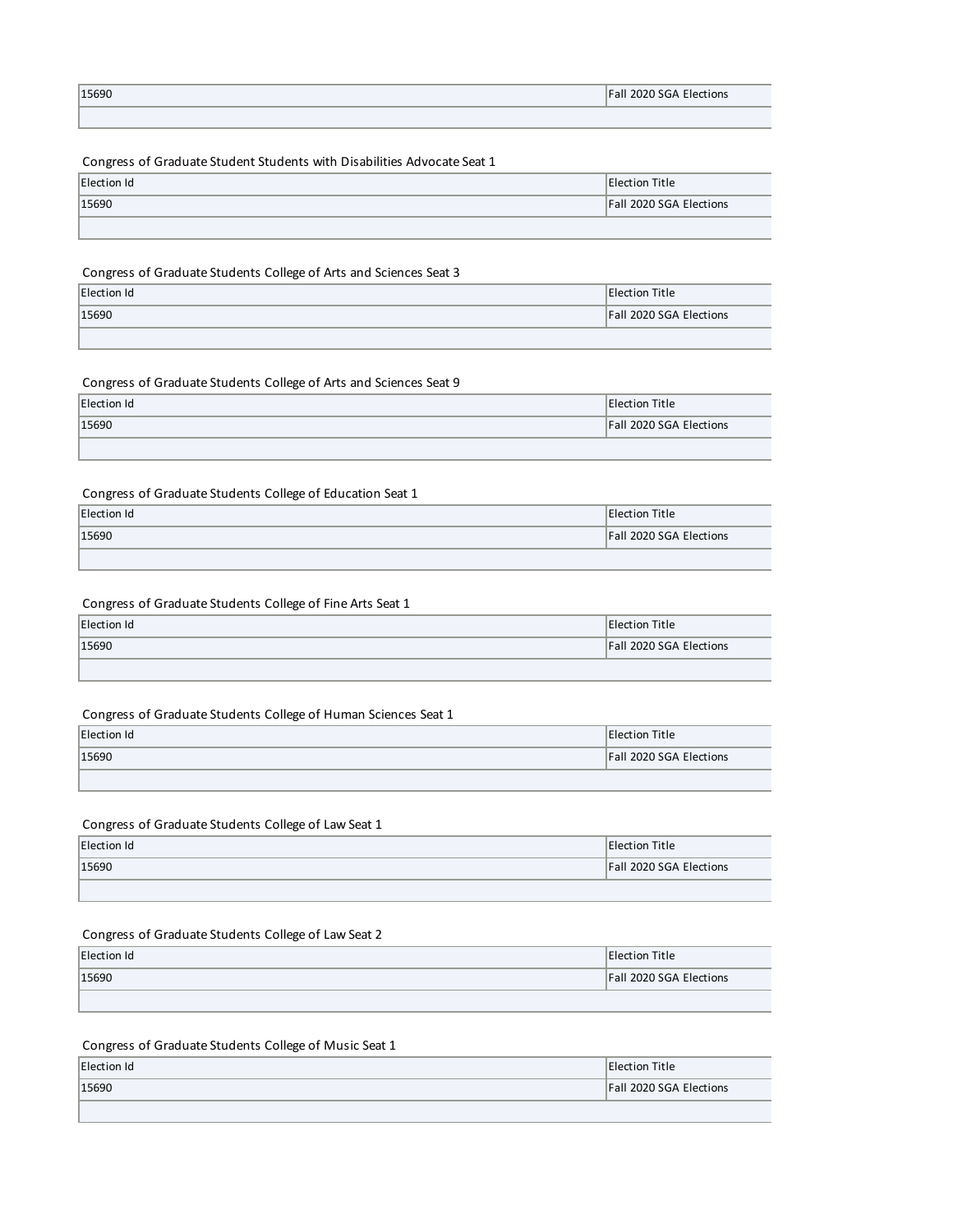# Congress of Graduate Students College of Music Seat 2

| Election Id | <b>Election Title</b>          |
|-------------|--------------------------------|
| 15690       | <b>Fall 2020 SGA Elections</b> |
|             |                                |

# Congress of Graduate Students LGBTQ+ Student Advocate

| Election Id | <b>Election Title</b>   |
|-------------|-------------------------|
| 15690       | Fall 2020 SGA Elections |
|             |                         |

# Criminology and Criminal Justice Senate Seat 1

| Election Id | Election Title                 |
|-------------|--------------------------------|
| 15690       | <b>Fall 2020 SGA Elections</b> |
|             |                                |

### Criminology and Criminal Justice Senate Seat 3

| Election Id | <b>Election Title</b>          |
|-------------|--------------------------------|
| 15690       | <b>Fall 2020 SGA Elections</b> |
|             |                                |

### Engineering Senate Seat 1

| Election Id | <b>Election Title</b>          |
|-------------|--------------------------------|
| 15690       | <b>Fall 2020 SGA Elections</b> |
|             |                                |

### Engineering Senate Seat 3

| Election Id | <b>Election Title</b>          |
|-------------|--------------------------------|
| 15690       | <b>Fall 2020 SGA Elections</b> |
| 15690       | <b>Fall 2020 SGA Elections</b> |
|             |                                |

#### Fine Arts Senate Seat 1

| Election Id | <b>Election Title</b>          |
|-------------|--------------------------------|
| 15690       | <b>Fall 2020 SGA Elections</b> |
|             |                                |

#### Human Sciences Senate Seat 1

| Election Id | <b>IElection Title</b>  |
|-------------|-------------------------|
| 15690       | Fall 2020 SGA Elections |
|             |                         |

# Human Sciences Senate Seat 3

| Election Id | <b>Election Title</b>          |
|-------------|--------------------------------|
| 15690       | <b>Fall 2020 SGA Elections</b> |
|             |                                |

### Law Senate Seat 1

L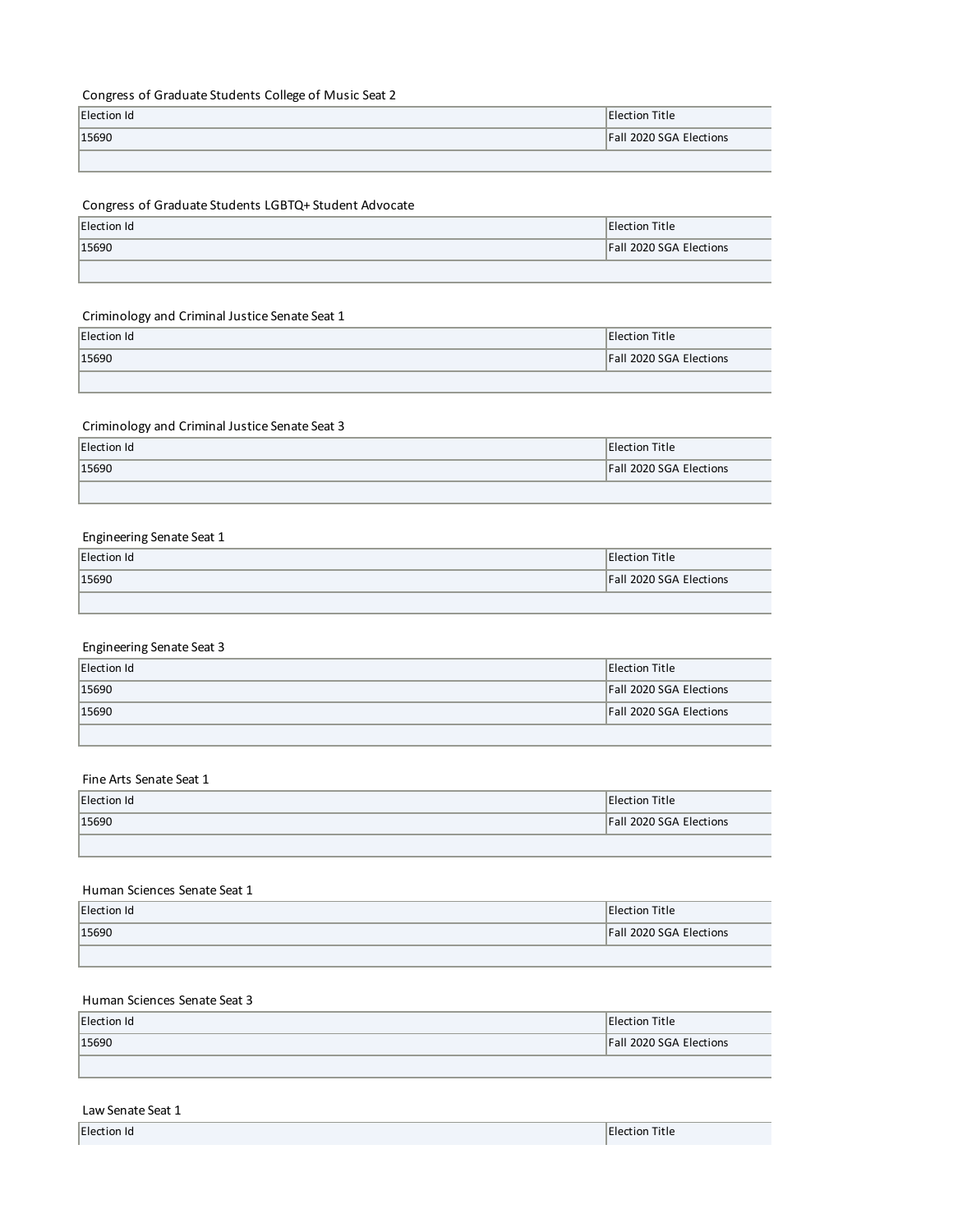| 15690 | <b>Fall 2020 SGA Elections</b> |
|-------|--------------------------------|
| 15690 | <b>Fall 2020 SGA Elections</b> |
|       |                                |

# Motion Picture Arts Senate Seat 1

| Election Id | Election Title                 |
|-------------|--------------------------------|
| 15690       | <b>Fall 2020 SGA Elections</b> |
|             |                                |

## Music Senate Seat 1

| Election Id | Election Title                 |
|-------------|--------------------------------|
| 15690       | <b>Fall 2020 SGA Elections</b> |
|             |                                |

# Opinion Question 1

| Election Id | <b>Election Title</b>          |
|-------------|--------------------------------|
| 15690       | <b>Fall 2020 SGA Elections</b> |
| 15690       | <b>Fall 2020 SGA Elections</b> |
|             |                                |

### Opinion Question 2

| Election Id | <b>Election Title</b>          |
|-------------|--------------------------------|
| 15690       | <b>Fall 2020 SGA Elections</b> |
| 15690       | <b>Fall 2020 SGA Elections</b> |
|             |                                |

# Opinion Question 3

| Election Id | <b>Election Title</b>          |
|-------------|--------------------------------|
| 15690       | <b>Fall 2020 SGA Elections</b> |
| 15690       | <b>Fall 2020 SGA Elections</b> |
|             |                                |

### Opinion Question 4

| Election Id | <b>Election Title</b>          |
|-------------|--------------------------------|
| 15690       | <b>Fall 2020 SGA Elections</b> |
| 15690       | <b>Fall 2020 SGA Elections</b> |
|             |                                |

# Social Sciences and Public Policy Senate Seat 1

| Election Id | <b>Election Title</b>          |
|-------------|--------------------------------|
| 15690       | <b>Fall 2020 SGA Elections</b> |
| 15690       | <b>Fall 2020 SGA Elections</b> |
|             |                                |

# Social Sciences and Public Policy Senate Seat 3

| Election Id | <b>Election Title</b>          |
|-------------|--------------------------------|
| 15690       | <b>Fall 2020 SGA Elections</b> |
| 15690       | <b>Fall 2020 SGA Elections</b> |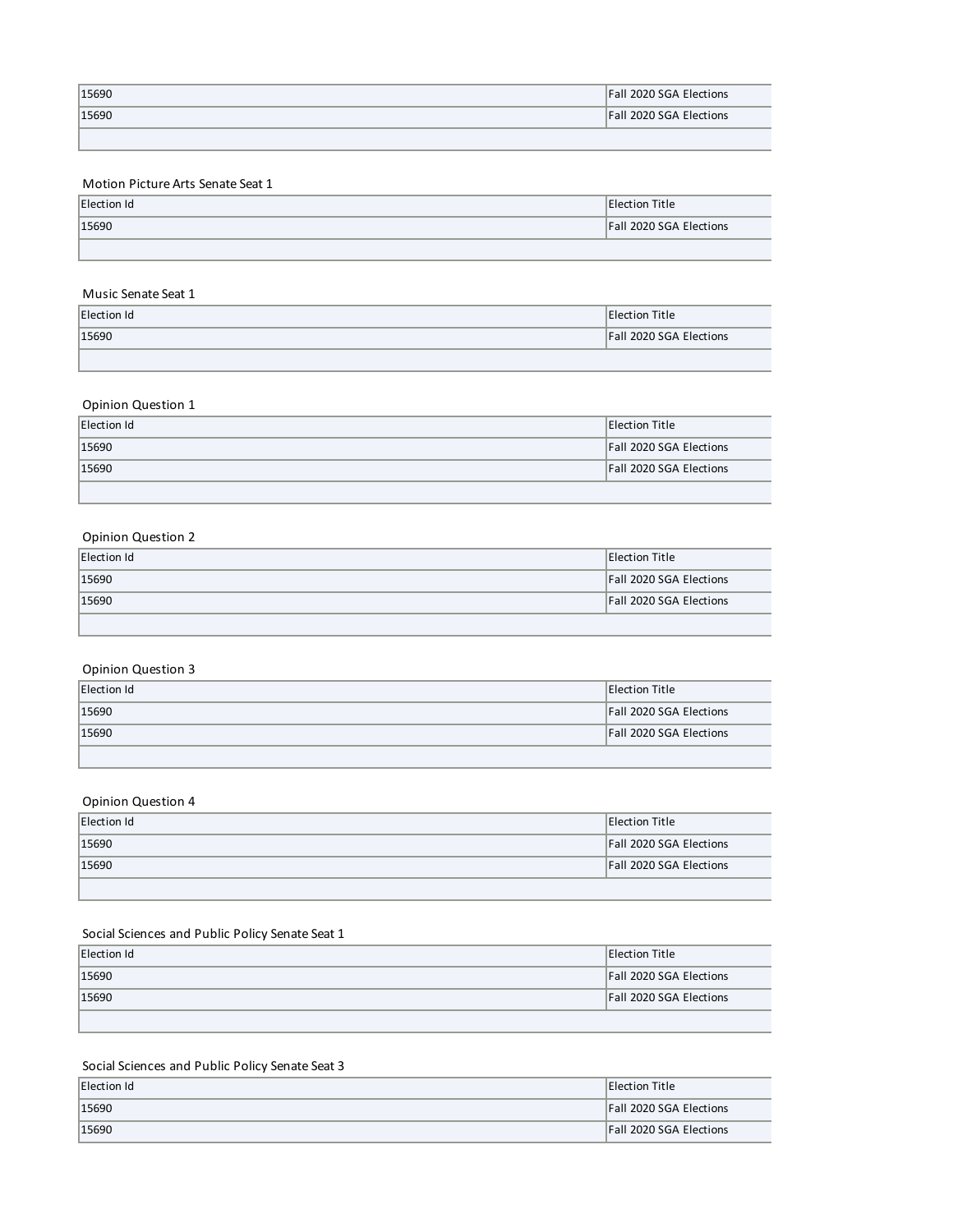# Social Sciences and Public Policy Senate Seat 5

| Election Id | <b>Election Title</b>          |
|-------------|--------------------------------|
| 15690       | <b>Fall 2020 SGA Elections</b> |
| 15690       | <b>Fall 2020 SGA Elections</b> |
|             |                                |

#### Social Work Senate Seat 1

| Election Id | <b>Election Title</b>   |
|-------------|-------------------------|
| 15690       | Fall 2020 SGA Elections |
|             |                         |

### Undergraduate Studies Senate Seat 1

| Election Id | <b>Election Title</b>          |
|-------------|--------------------------------|
| 15690       | <b>Fall 2020 SGA Elections</b> |
| 15690       | <b>Fall 2020 SGA Elections</b> |
| 15690       | <b>Fall 2020 SGA Elections</b> |
|             |                                |

### Undergraduate Studies Senate Seat 11

| Election Id | <b>Election Title</b>          |
|-------------|--------------------------------|
| 15690       | <b>Fall 2020 SGA Elections</b> |
| 15690       | <b>Fall 2020 SGA Elections</b> |
|             |                                |

### Undergraduate Studies Senate Seat 13

| Election Id | <b>Election Title</b>          |
|-------------|--------------------------------|
| 15690       | <b>Fall 2020 SGA Elections</b> |
| 15690       | <b>Fall 2020 SGA Elections</b> |
|             |                                |

## Undergraduate Studies Senate Seat 15

| Election Id | <b>Election Title</b>          |
|-------------|--------------------------------|
| 15690       | <b>Fall 2020 SGA Elections</b> |
| 15690       | <b>Fall 2020 SGA Elections</b> |
|             |                                |

# Undergraduate Studies Senate Seat 17

| Election Id | <b>Election Title</b>          |
|-------------|--------------------------------|
| 15690       | <b>Fall 2020 SGA Elections</b> |
| 15690       | <b>Fall 2020 SGA Elections</b> |
|             |                                |

# Undergraduate Studies Senate Seat 19

| Election Id | <b>Election Title</b>          |
|-------------|--------------------------------|
| 15690       | <b>Fall 2020 SGA Elections</b> |
| 15690       | <b>Fall 2020 SGA Elections</b> |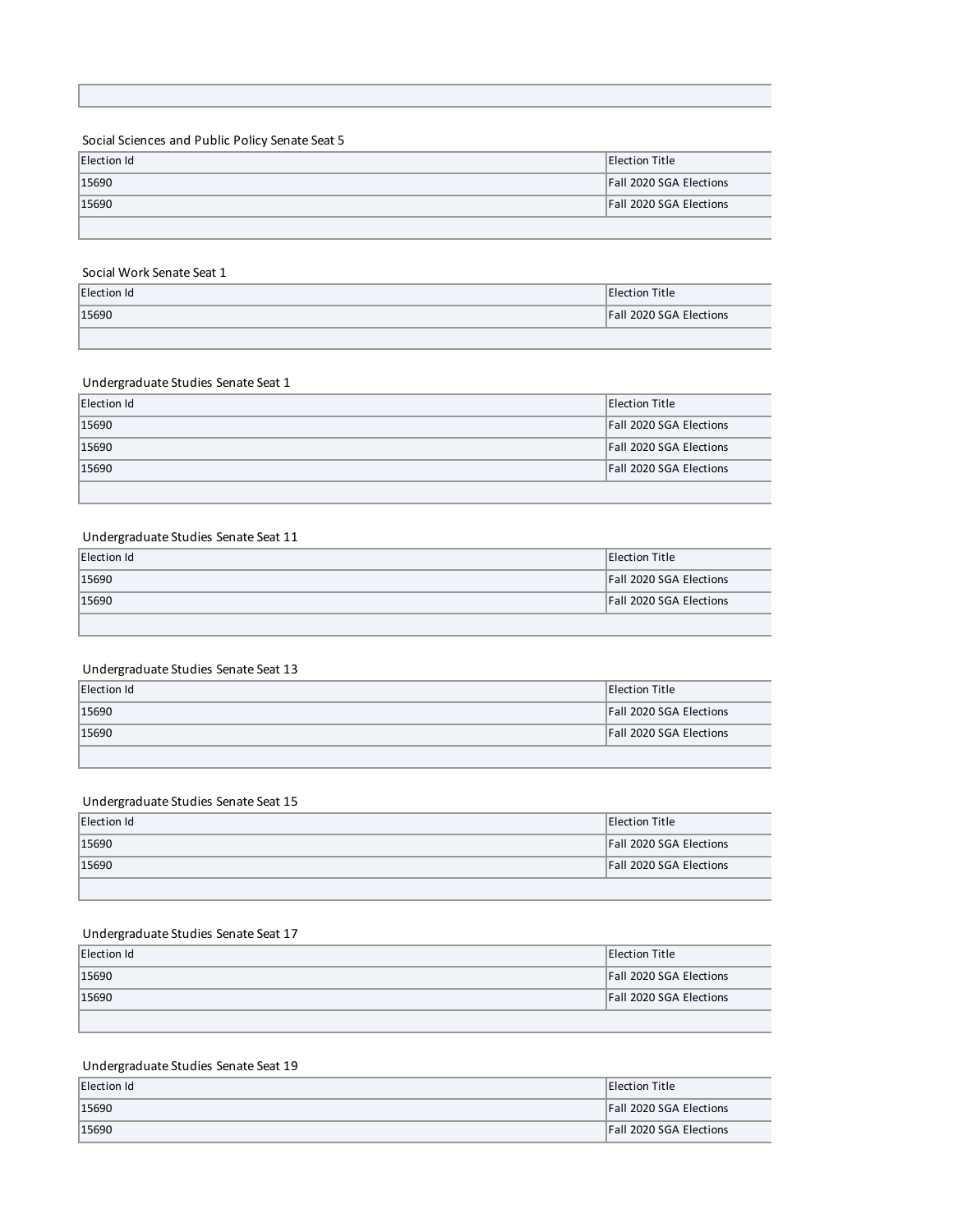### Undergraduate Studies Senate Seat 21

| Election Id | <b>Election Title</b>          |
|-------------|--------------------------------|
| 15690       | <b>Fall 2020 SGA Elections</b> |
| 15690       | <b>Fall 2020 SGA Elections</b> |
|             |                                |

### Undergraduate Studies Senate Seat 23

| Election Id | <b>Election Title</b>          |
|-------------|--------------------------------|
| 15690       | <b>Fall 2020 SGA Elections</b> |
| 15690       | <b>Fall 2020 SGA Elections</b> |
|             |                                |

## Undergraduate Studies Senate Seat 25

| Election Id | Election Title                 |
|-------------|--------------------------------|
| 15690       | <b>Fall 2020 SGA Elections</b> |
| 15690       | <b>Fall 2020 SGA Elections</b> |
|             |                                |

### Undergraduate Studies Senate Seat 3

| Election Id | Election Title                 |
|-------------|--------------------------------|
| 15690       | <b>Fall 2020 SGA Elections</b> |
| 15690       | <b>Fall 2020 SGA Elections</b> |
|             |                                |

#### Undergraduate Studies Senate Seat 5

| Election Id | <b>Election Title</b>          |
|-------------|--------------------------------|
| 15690       | <b>Fall 2020 SGA Elections</b> |
| 15690       | <b>Fall 2020 SGA Elections</b> |
|             |                                |

### Undergraduate Studies Senate Seat 7

| Election Id | <b>Election Title</b>          |
|-------------|--------------------------------|
| 15690       | <b>Fall 2020 SGA Elections</b> |
| 15690       | <b>Fall 2020 SGA Elections</b> |
|             |                                |

## Undergraduate Studies Senate Seat 9

| Election Id | Election Title                 |
|-------------|--------------------------------|
| 15690       | <b>Fall 2020 SGA Elections</b> |
| 15690       | <b>Fall 2020 SGA Elections</b> |
|             |                                |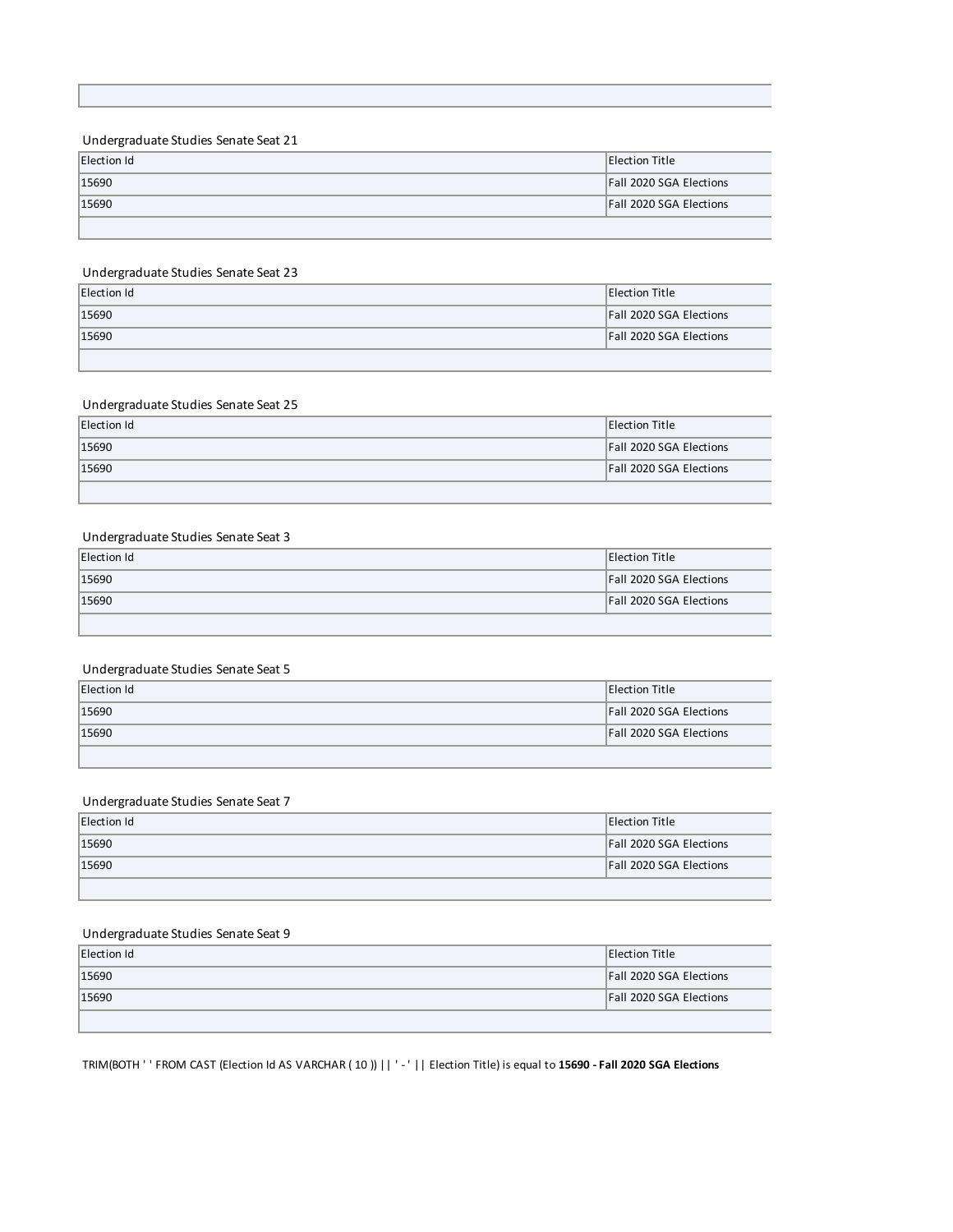| Attribute Value | <b>COUNT</b> | <b>COUNT</b> |                     |
|-----------------|--------------|--------------|---------------------|
| Dani Murcia     | 434          |              | 100.0% Progress FSU |
| Grand Total     | 434          | 100.0%       |                     |

| Attribute Value | <b>COUNT</b> | <b>COUNT</b> |                    |
|-----------------|--------------|--------------|--------------------|
| Jonathan Marcus | 302          |              | 62.7% Progress FSU |
| Imani Lewis     | 180          |              | 37.3% Amplify      |
| Grand Total     | 482          | 100.0%       |                    |

| Attribute Value    | <b>COUNT</b> | <b>COUNT</b> |                     |
|--------------------|--------------|--------------|---------------------|
| lJoshua Flashman   | 432          |              | 100.0% Progress FSU |
| <b>Grand Total</b> | 432          | 100.0%       |                     |

| Attribute Value     | <b>COUNT</b> | <b>COUNT</b> |                     |
|---------------------|--------------|--------------|---------------------|
| Nate Tackett        | 428          |              | 100.0% Progress FSU |
| <b>Grand Totall</b> | 428          | 100.0%       |                     |

| Attribute Value     | <b>COUNT</b> | <b>COUNT</b> |                    |
|---------------------|--------------|--------------|--------------------|
| Tyler Roy           | 279          |              | 58.9% Progress FSU |
| Rocio Colado        | 195          |              | 41.1% Amplify      |
| <b>Grand Totall</b> | 474          | 100.0%       |                    |

| Attribute Value   | <b>COUNT</b> | <b>COUNT</b> |                    |
|-------------------|--------------|--------------|--------------------|
| Ryan Villacorta   | 285          |              | 61.4% Progress FSU |
| Christian Pedroso | 179          |              | 38.6% Amplify      |
| Grand Total       | 464          | $100.0\%$    |                    |

| Attribute Value    | <b>COUNT</b> | <b>COUNT</b> |                    |
|--------------------|--------------|--------------|--------------------|
| Cassidy Bergen     | 246          |              | 63.7% Amplify      |
| Chevenne Hart      | 140          |              | 36.3% Progress FSU |
| <b>Grand Total</b> | 386          | 100.0%       |                    |

| <b>Attribute Value</b> | <b>COUNT</b> | <b>COUNT</b> |               |
|------------------------|--------------|--------------|---------------|
| Nolan Rudolph          | 321          |              | 86.3% Amplify |
|                        |              |              |               |
| <b>Grand Total</b>     | 372          | 100.0%       |               |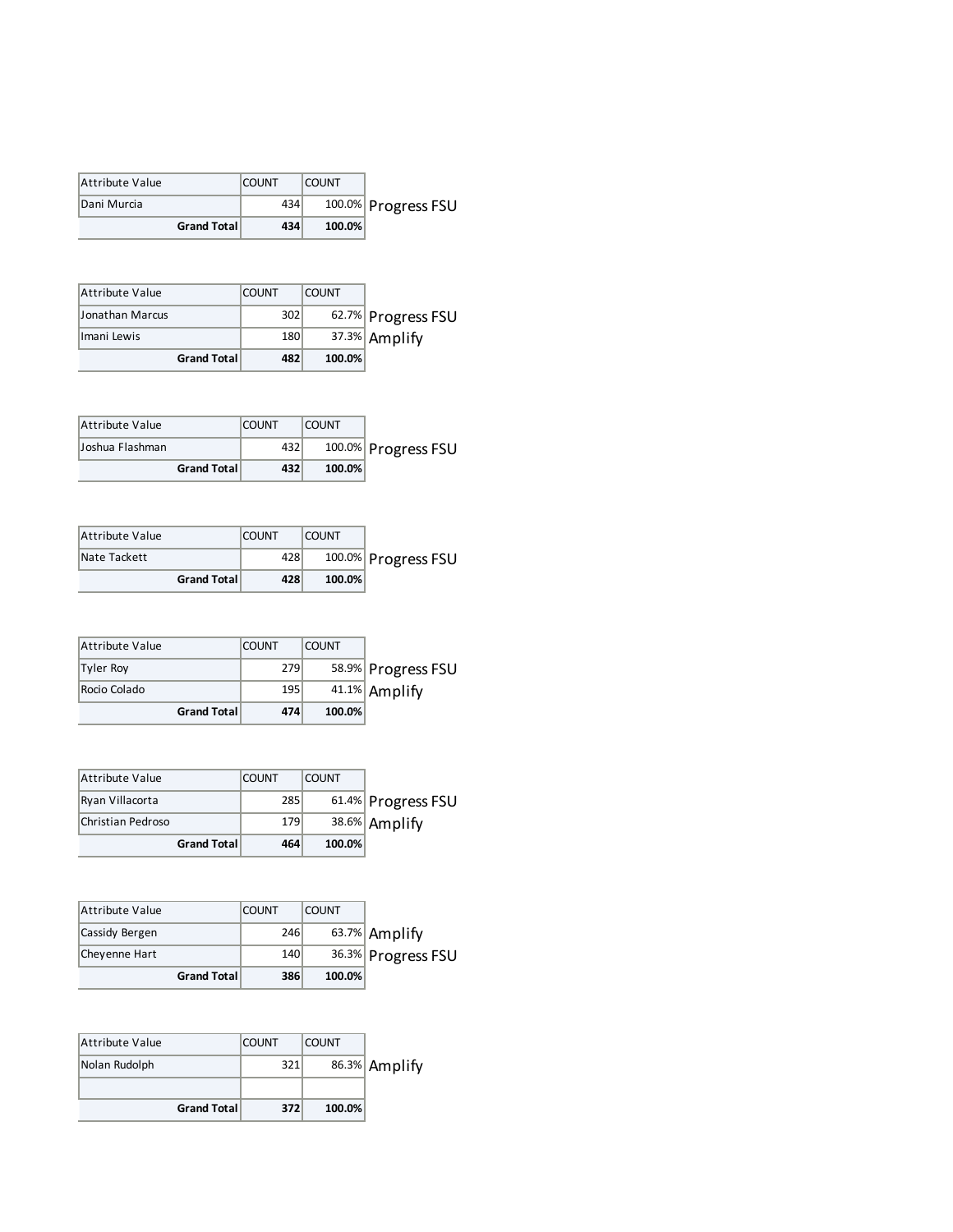| Attribute Value |                     | <b>COUNT</b> | <b>COUNT</b> |                |
|-----------------|---------------------|--------------|--------------|----------------|
| Jackson Destine |                     | 346          |              | 100.0% Amplify |
|                 | <b>Grand Totall</b> | 346          | $100.0\%$    |                |

| Attribute Value |                    | <b>COUNT</b> | <b>COUNT</b> |                   |
|-----------------|--------------------|--------------|--------------|-------------------|
| Lioz Grunberger |                    | 344          |              | $100.0\%$ Amplify |
|                 | <b>Grand Total</b> | 344          | $100.0\%$    |                   |

| <b>Attribute Value</b>  | <b>COUNT</b> | <b>COUNT</b> |          |
|-------------------------|--------------|--------------|----------|
| <b>Victoria Talbert</b> | 1,511        | 7.0%         |          |
|                         |              |              | Amplify  |
| Alyssa D'Amelio         | 1,486        | 6.9%         |          |
|                         |              |              | progress |
| Georgina Patient        | 1,486        | 6.9%         |          |
|                         |              |              | amplify  |
| <b>Helen Smith</b>      | 1,458        | 6.8%         |          |
|                         |              |              | amplify  |
| Denver Zupan            | 1,432        | 6.7%         |          |
|                         |              |              | amplify  |
| <b>Matthew Reinecke</b> | 1,405        | 6.5%         |          |
|                         |              |              |          |
|                         | 1,403        | 6.5%         | amplify  |
| PJ Mougey               |              |              |          |
|                         | 1,396        | 6.5%         | amplify  |
| <b>Adam Stiefel</b>     |              |              |          |
|                         |              |              | amplify  |
| <b>Megan Bettley</b>    | 1,356        | 6.3%         |          |
| Aidan D'Anna            | 1,347        | 6.3%         |          |
| Maggie Heverly          | 1,312        | 6.1%         |          |
| Donovan Ferguson        | 1,207        | 5.6%         |          |
| Sebastian Restrepo      | 1,200        | 5.6%         |          |
| Andrew Clement          | 1,195        | 5.6%         |          |
| Nicholas Bamberg        | 1,158        | 5.4%         |          |
| Jimmy Wood              | 1,152        | 5.4%         |          |
| <b>Grand Total</b>      | 21,504       | 100.0%       |          |

| Attribute Value |             | <b>COUNT</b> | <b>COUNT</b> |                    |
|-----------------|-------------|--------------|--------------|--------------------|
| Chance Preshia  |             | 731          |              | 50.3% progress fsu |
| Jeremy Jackson  |             | 72           |              | $49.7\%$ amplify   |
|                 | Grand Total | 145          | 100.0%       |                    |

| Attribute Value | <b>COUNT</b> | <b>COUNT</b> |
|-----------------|--------------|--------------|
|-----------------|--------------|--------------|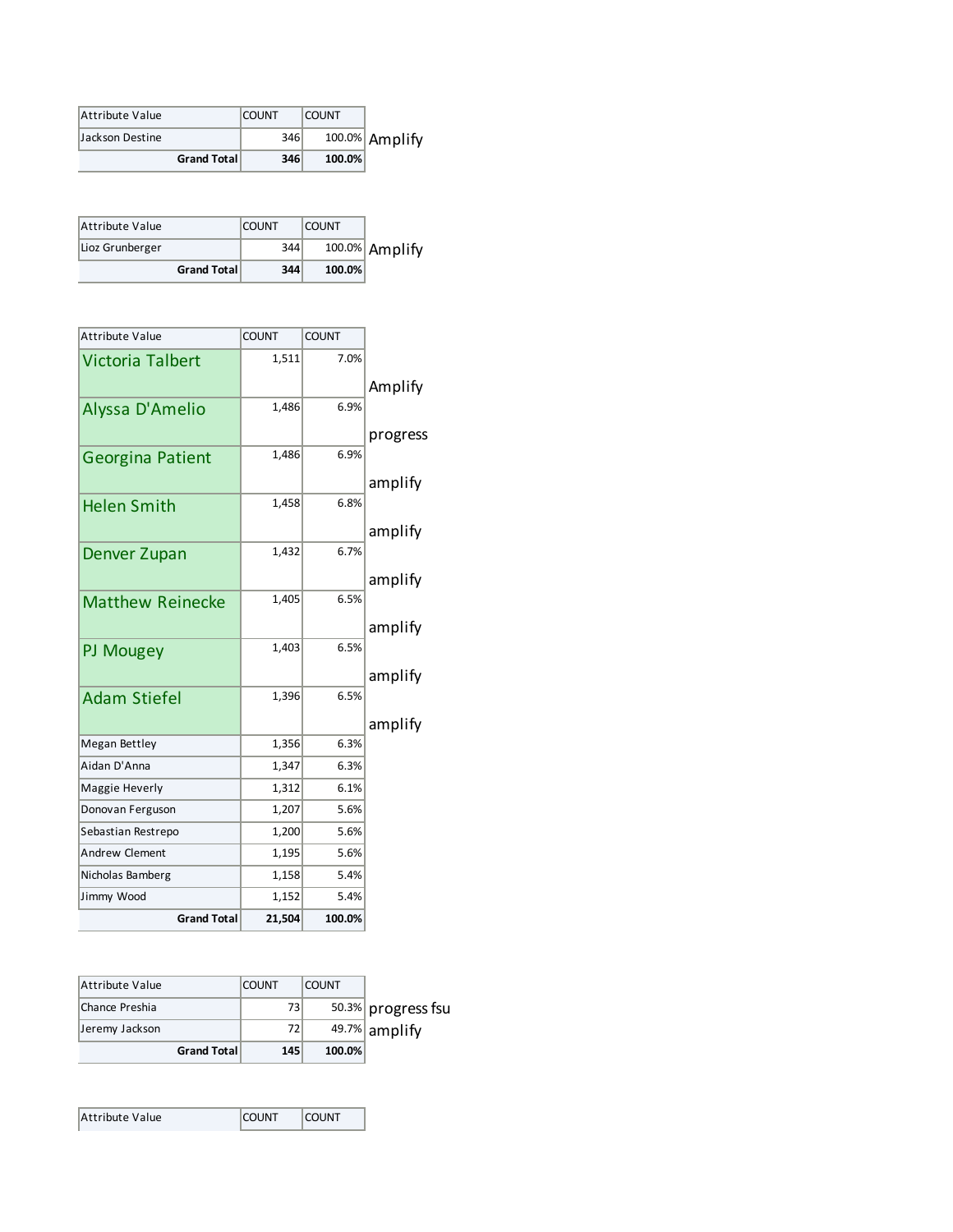|                       |                                                                                        |                                              |                                                            | 100.0% Amplify                                                                                 |
|-----------------------|----------------------------------------------------------------------------------------|----------------------------------------------|------------------------------------------------------------|------------------------------------------------------------------------------------------------|
| <b>Grand Total</b>    |                                                                                        |                                              | 100.0%                                                     |                                                                                                |
|                       |                                                                                        |                                              |                                                            |                                                                                                |
|                       |                                                                                        |                                              |                                                            |                                                                                                |
|                       | <b>COUNT</b>                                                                           |                                              | <b>COUNT</b>                                               |                                                                                                |
|                       |                                                                                        |                                              |                                                            | Independent                                                                                    |
| <b>Grand Total</b>    |                                                                                        |                                              | 100.0%                                                     |                                                                                                |
|                       |                                                                                        |                                              |                                                            |                                                                                                |
|                       |                                                                                        |                                              |                                                            |                                                                                                |
|                       |                                                                                        |                                              |                                                            |                                                                                                |
|                       |                                                                                        |                                              |                                                            | 100.0% Independent                                                                             |
|                       |                                                                                        |                                              |                                                            |                                                                                                |
|                       |                                                                                        |                                              |                                                            |                                                                                                |
|                       | <b>COUNT</b>                                                                           |                                              | <b>COUNT</b>                                               |                                                                                                |
|                       |                                                                                        | 13                                           |                                                            | 100.0% Independent                                                                             |
| <b>Grand Total</b>    |                                                                                        | 13                                           | 100.0%                                                     |                                                                                                |
|                       |                                                                                        |                                              |                                                            |                                                                                                |
|                       |                                                                                        |                                              |                                                            |                                                                                                |
|                       | <b>COUNT</b>                                                                           |                                              | <b>COUNT</b>                                               |                                                                                                |
|                       |                                                                                        | 8                                            |                                                            | 100.0% Independent                                                                             |
| <b>Grand Total</b>    |                                                                                        | 8                                            | 100.0%                                                     |                                                                                                |
|                       |                                                                                        |                                              |                                                            |                                                                                                |
|                       |                                                                                        |                                              |                                                            |                                                                                                |
|                       |                                                                                        |                                              |                                                            |                                                                                                |
|                       |                                                                                        |                                              |                                                            | 100.0% Independent                                                                             |
|                       |                                                                                        |                                              |                                                            |                                                                                                |
|                       |                                                                                        |                                              |                                                            |                                                                                                |
|                       | <b>COUNT</b>                                                                           |                                              | <b>COUNT</b>                                               |                                                                                                |
| Oluwatoyin Sangokunle |                                                                                        | 1                                            |                                                            | 100.0% Independent                                                                             |
| <b>Grand Total</b>    |                                                                                        | $\mathbf{1}$                                 | 100.0%                                                     |                                                                                                |
|                       |                                                                                        |                                              |                                                            |                                                                                                |
|                       |                                                                                        |                                              |                                                            |                                                                                                |
|                       | <b>COUNT</b>                                                                           |                                              | <b>COUNT</b>                                               |                                                                                                |
|                       |                                                                                        | 26                                           |                                                            | Independent                                                                                    |
|                       |                                                                                        |                                              |                                                            |                                                                                                |
|                       |                                                                                        |                                              |                                                            |                                                                                                |
|                       |                                                                                        |                                              |                                                            |                                                                                                |
|                       |                                                                                        |                                              |                                                            | 100.0% Independent                                                                             |
|                       |                                                                                        | 73                                           | 100.0%                                                     |                                                                                                |
| <b>Grand Total</b>    |                                                                                        |                                              |                                                            |                                                                                                |
|                       |                                                                                        |                                              |                                                            |                                                                                                |
|                       |                                                                                        |                                              |                                                            |                                                                                                |
|                       | <b>COUNT</b>                                                                           |                                              | <b>COUNT</b>                                               |                                                                                                |
|                       |                                                                                        | 3                                            |                                                            | 100.0% Independent                                                                             |
|                       | Jean Francois Cheuwa<br><b>Grand Total</b><br><b>Grand Total</b><br><b>Grand Total</b> | <b>COUNT</b><br><b>COUNT</b><br><b>COUNT</b> | 126<br>126<br>129<br>129<br>13<br>13<br>2<br>2<br>26<br>73 | 100.0%<br><b>COUNT</b><br>100.0%<br><b>COUNT</b><br>100.0%<br>100.0%<br>100.0%<br><b>COUNT</b> |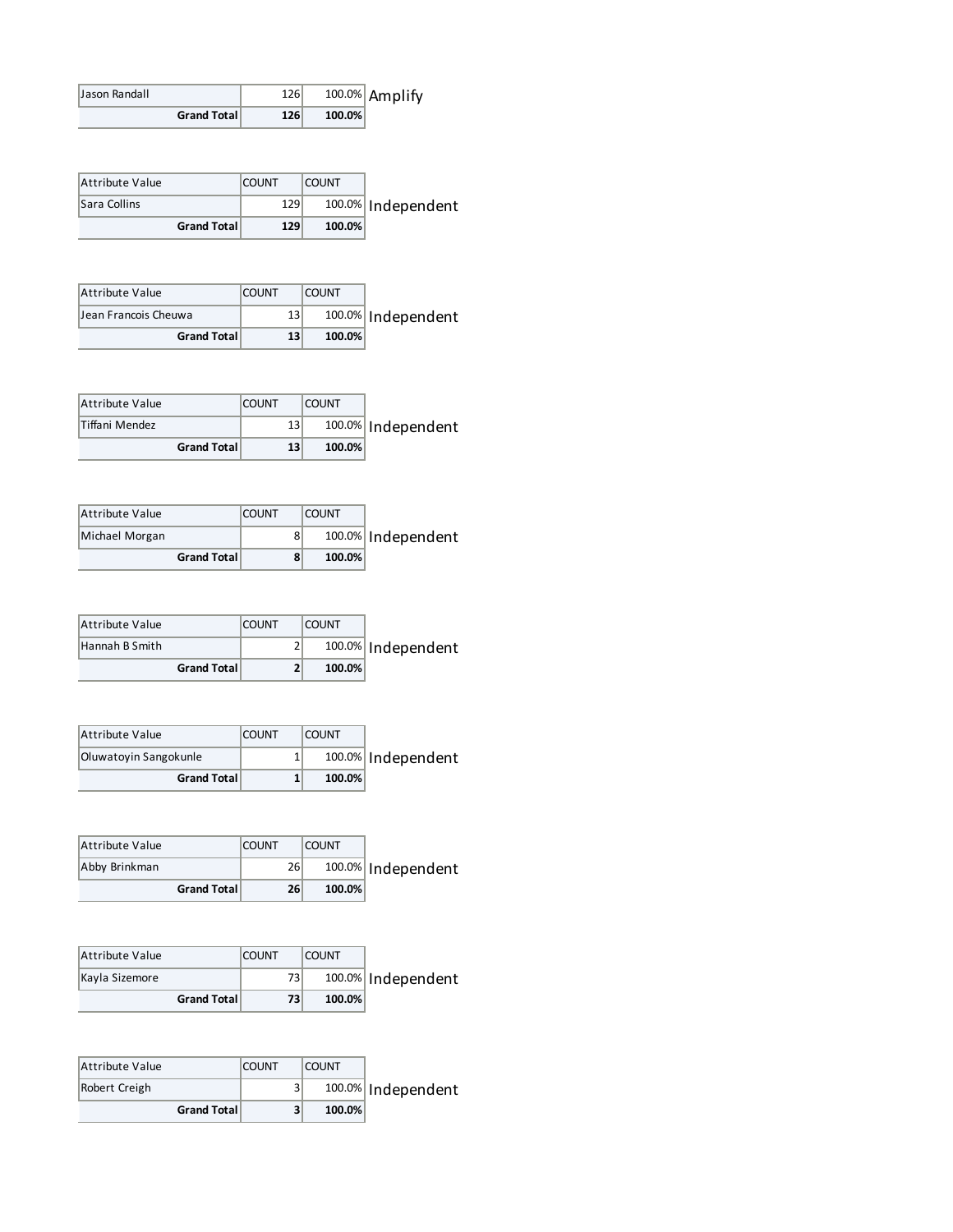| Attribute Value | <b>COUNT</b> | <b>COUNT</b> |                    |
|-----------------|--------------|--------------|--------------------|
| Alaba Ilesanmi  |              |              | 100.0% Independent |
| Grand Total     |              | 100.0%       |                    |

| Attribute Value    | <b>COUNT</b> | <b>COUNT</b> |                    |
|--------------------|--------------|--------------|--------------------|
| Megan Hirsch       | 130          |              | 100.0% Independent |
| <b>Grand Total</b> | 130          | 100.0%       |                    |

| Attribute Value |                     | <b>COUNT</b> | <b>COUNT</b> |                     |
|-----------------|---------------------|--------------|--------------|---------------------|
| Benjamin Stults |                     | 84           |              | 100.0% Progress fsu |
|                 | <b>Grand Totall</b> | 84           | 100.0%       |                     |

| Attribute Value |                     | <b>COUNT</b> | <b>COUNT</b> |                     |
|-----------------|---------------------|--------------|--------------|---------------------|
| Brooke Arutt    |                     | 83           |              | 100.0% Progress fsu |
|                 | <b>Grand Totall</b> | 83           | 100.0%       |                     |

| Attribute Value |                     | <b>COUNT</b> | <b>COUNT</b> |                     |
|-----------------|---------------------|--------------|--------------|---------------------|
| Luke Nasworthy  |                     | 791          |              | 100.0% Progress fsu |
|                 | <b>Grand Totall</b> | 79           | 100.0%       |                     |

| <b>Attribute Value</b> | <b>COUNT</b>    | <b>COUNT</b> |                    |
|------------------------|-----------------|--------------|--------------------|
| Gustavo Molina         | 65              |              | 65.0% Amplify      |
| William Fulmer         | 35 <sub>1</sub> |              | 35.0% Progress fsu |
| <b>Grand Total</b>     | 100             | 100.0%       |                    |

| Attribute Value     | <b>COUNT</b> | <b>COUNT</b> |                     |
|---------------------|--------------|--------------|---------------------|
| Catherine Lessard   | 63           |              | 100.0% Progress fsu |
| <b>Grand Totall</b> | 63           | 100.0%       |                     |

| Attribute Value<br>Tatianna R Duperier | <b>COUNT</b><br>78 | <b>COUNT</b> | 100.0% Amplify |
|----------------------------------------|--------------------|--------------|----------------|
| <b>Grand Total</b>                     | 78                 | $100.0\%$    |                |

| Attribute Value |                     | <b>COUNT</b> | <b>COUNT</b> |                     |
|-----------------|---------------------|--------------|--------------|---------------------|
| Angie Rodriguez |                     | 67           |              | 100.0% Progress fsu |
|                 | <b>Grand Totall</b> | 67           | $100.0\%$    |                     |

| Attribute Value | <b>COUNT</b> | <b>COUNT</b> |  |
|-----------------|--------------|--------------|--|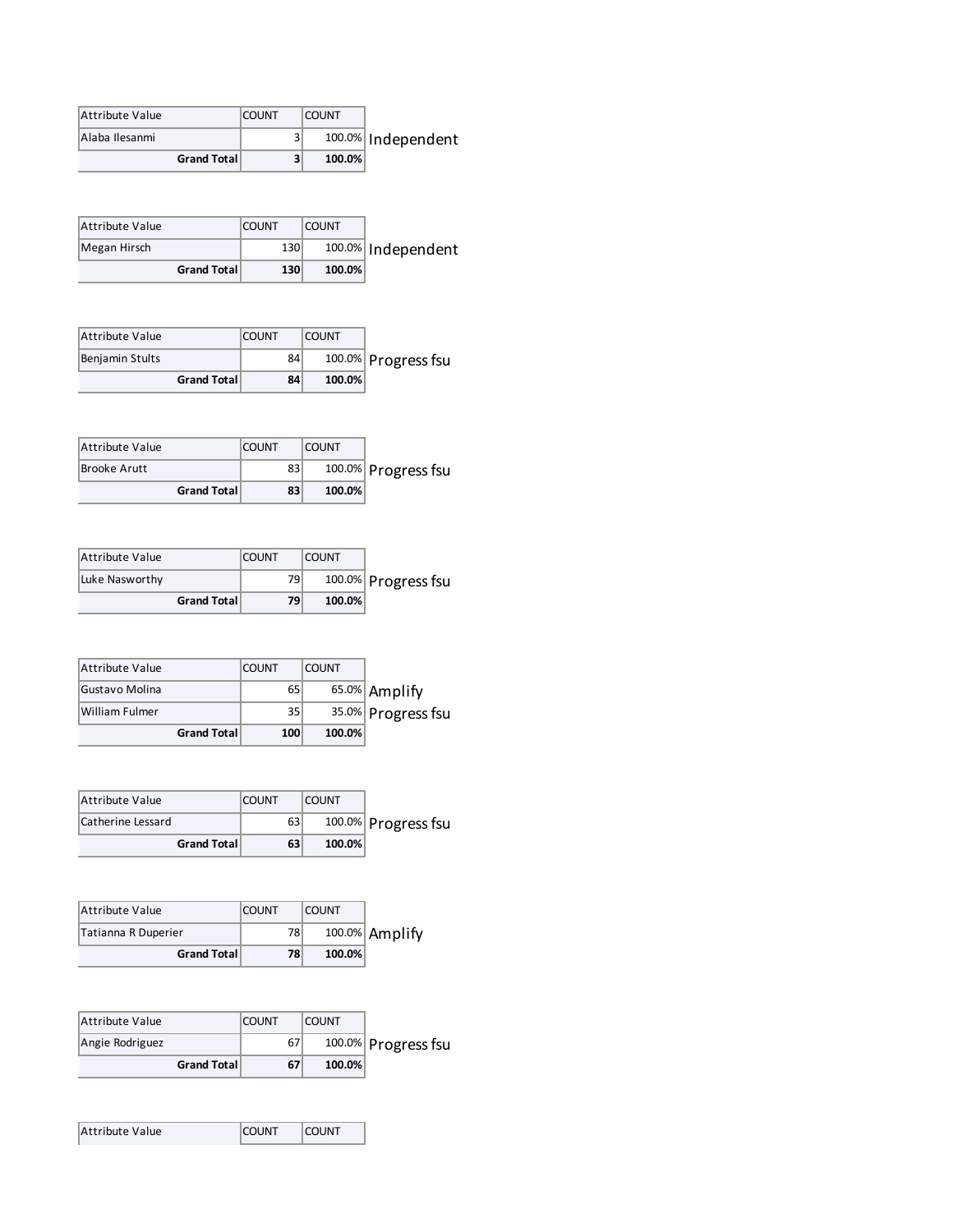| N/A            |                     | cг<br>ככ        | 54.5%  |                    |
|----------------|---------------------|-----------------|--------|--------------------|
| Matthew Linsky |                     | 46 <sup>1</sup> |        | 45.5% Progress fsu |
|                | <b>Grand Totall</b> | 101             | 100.0% |                    |

| Attribute Value    | <b>COUNT</b> | <b>COUNT</b> |                     |
|--------------------|--------------|--------------|---------------------|
| Liam Fineout       |              |              | 100.0% Progress fsu |
| <b>Grand Total</b> | 11           | $100.0\%$    |                     |

| Attribute Value    | <b>COUNT</b> | <b>COUNT</b> |                     |
|--------------------|--------------|--------------|---------------------|
| Ash Soto           | 38           |              | 100.0% Progress fsu |
| <b>Grand Total</b> | 38           | 100.0%       |                     |

| Attribute Value    | <b>COUNT</b> | <b>COUNT</b> |
|--------------------|--------------|--------------|
| <b>YES</b>         | 2,374        | 76.1%        |
| <b>NO</b>          | 744          | 23.9%        |
| <b>Grand Total</b> | 3,118        | 100.0%       |

| Attribute Value | <b>COUNT</b> | <b>COUNT</b> |
|-----------------|--------------|--------------|
| <b>YES</b>      | 2,157        | 69.9%        |
| <b>NO</b>       | 930          | 30.1%        |
| Grand Total     | 3,087        | 100.0%       |

| Attribute Value    | <b>COUNT</b> | <b>COUNT</b> |
|--------------------|--------------|--------------|
| <b>YES</b>         | 2,189        | 70.7%        |
| NO                 | 906          | 29.3%        |
| <b>Grand Total</b> | 3,095        | 100.0%       |

| Attribute Value    | <b>COUNT</b> | <b>COUNT</b> |
|--------------------|--------------|--------------|
| <b>YES</b>         | 2,671        | 86.7%        |
| N <sub>O</sub>     | 408          | 13.3%        |
| <b>Grand Total</b> | 3,079        | 100.0%       |

| Attribute Value    | <b>COUNT</b> | <b>COUNT</b> |                    |
|--------------------|--------------|--------------|--------------------|
| Mia Lewis          | 189          |              | 50.5% Amplify      |
| John Dion          | 185          |              | 49.5% Progress fsu |
| <b>Grand Total</b> | 374          | 100.0%       |                    |

| Attribute Value  | <b>COUNT</b> | <b>COUNT</b> |                    |
|------------------|--------------|--------------|--------------------|
| Alex Harmon      | 194          |              | 51.5% Amplify      |
| Candice Thoresen | 183          |              | 48.5% Progress fsu |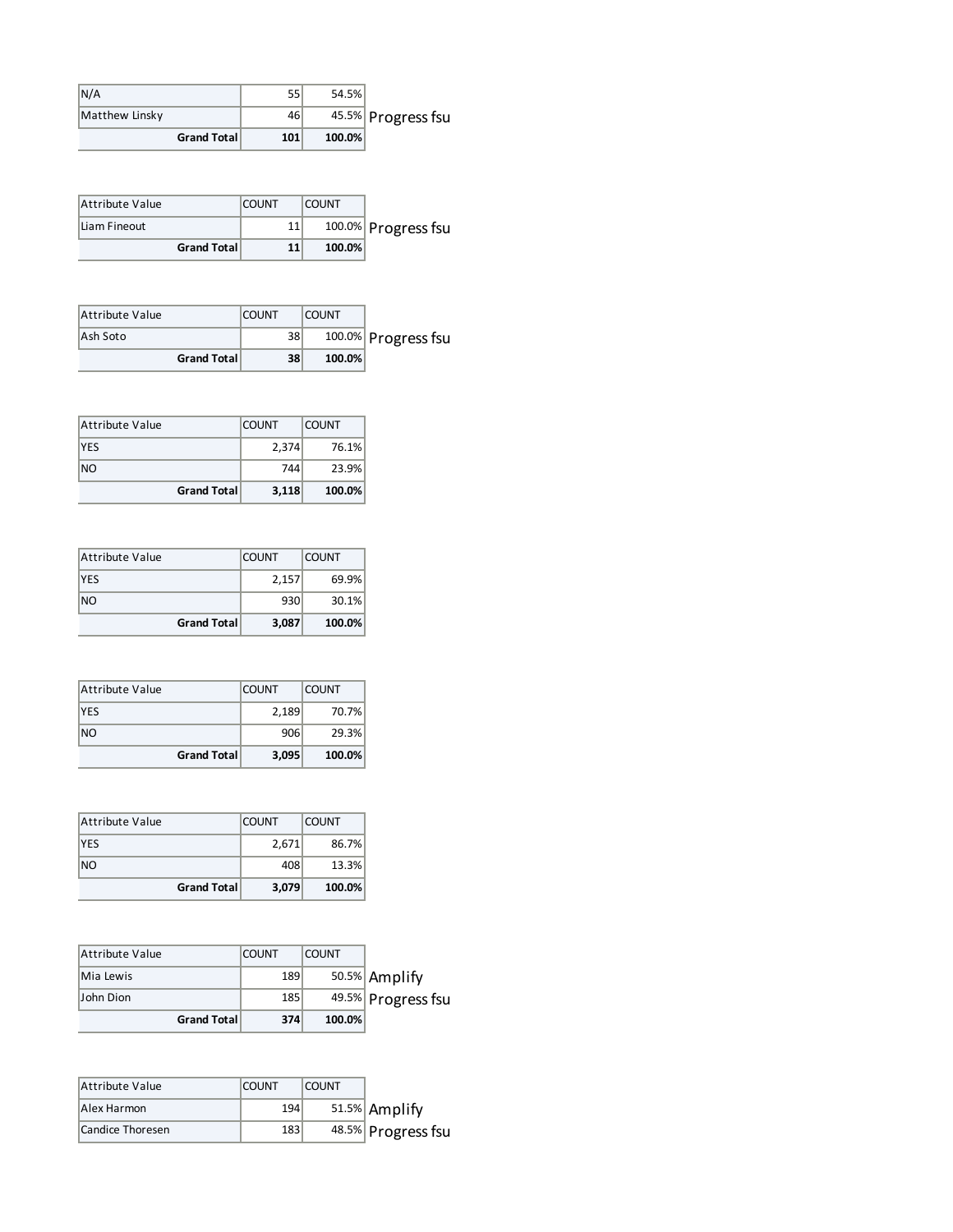| Grand Total | 377 | 100.0% |
|-------------|-----|--------|
|-------------|-----|--------|

| Attribute Value    | <b>COUNT</b> | <b>COUNT</b> |                    |
|--------------------|--------------|--------------|--------------------|
| Vanessa Ramos      | 221          |              | 59.7% Progress fsu |
| Maurisa Greene     | 149          |              | 40.3% Amplify      |
| <b>Grand Total</b> | 370          | 100.0%       |                    |

| Attribute Value     | <b>COUNT</b> | <b>COUNT</b> |                |
|---------------------|--------------|--------------|----------------|
| <b>Sasha Martin</b> | 18           |              | 100.0% Amplify |
| <b>Grand Total</b>  | 18           | $100.0\%$    |                |

| <b>Grand Total</b> | 1,353        | 100.0%       |                    |
|--------------------|--------------|--------------|--------------------|
| Omer Turkomer      | 141          |              | 10.4% Independent  |
| Gigi Berrouet      | 494          |              | 36.5% Progress fsu |
| Nimna Gabadage     | 718          |              | 53.1% Amplify      |
| Attribute Value    | <b>COUNT</b> | <b>COUNT</b> |                    |

| <b>Grand Total</b> | 1.312        | 100.0%       |                    |
|--------------------|--------------|--------------|--------------------|
| Andre Ionescu      | 443          |              | 33.8% Progress fsu |
| Katie Russell      | 869          |              | 66.2% Amplify      |
| Attribute Value    | <b>COUNT</b> | <b>COUNT</b> |                    |

| Attribute Value | <b>COUNT</b> | <b>COUNT</b> |                    |
|-----------------|--------------|--------------|--------------------|
| Jack Hitchcock  | 792          |              | 59.5% Amplify      |
| Emma Reed       | 540          |              | 40.5% Progress fsu |
| Grand Total     | 1.332        | 100.0%       |                    |

| <b>Attribute Value</b> |             | <b>COUNT</b> | <b>COUNT</b> |                    |
|------------------------|-------------|--------------|--------------|--------------------|
| Henry Melian           |             | 775          |              | 59.6% Amplify      |
| Dexter Williams        |             | 525          |              | 40.4% Progress fsu |
|                        | Grand Total | 1,300        | 100.0%       |                    |

| Attribute Value      | <b>COUNT</b> | <b>COUNT</b> |                    |
|----------------------|--------------|--------------|--------------------|
| <b>Brooke Murray</b> | 837          |              | $63.3\%$ amplify   |
| Adam Bowling         | 485          |              | 36.7% progress fsu |
| Grand Total          | 1,322        | 100.0%       |                    |

| Attribute Value | <b>COUNT</b> | <b>COUNT</b> |                    |
|-----------------|--------------|--------------|--------------------|
| Olivia West     | 833          |              | $63.2\%$ amplify   |
| Jack Rowan      | 485          |              | 36.8% PRogress fsu |